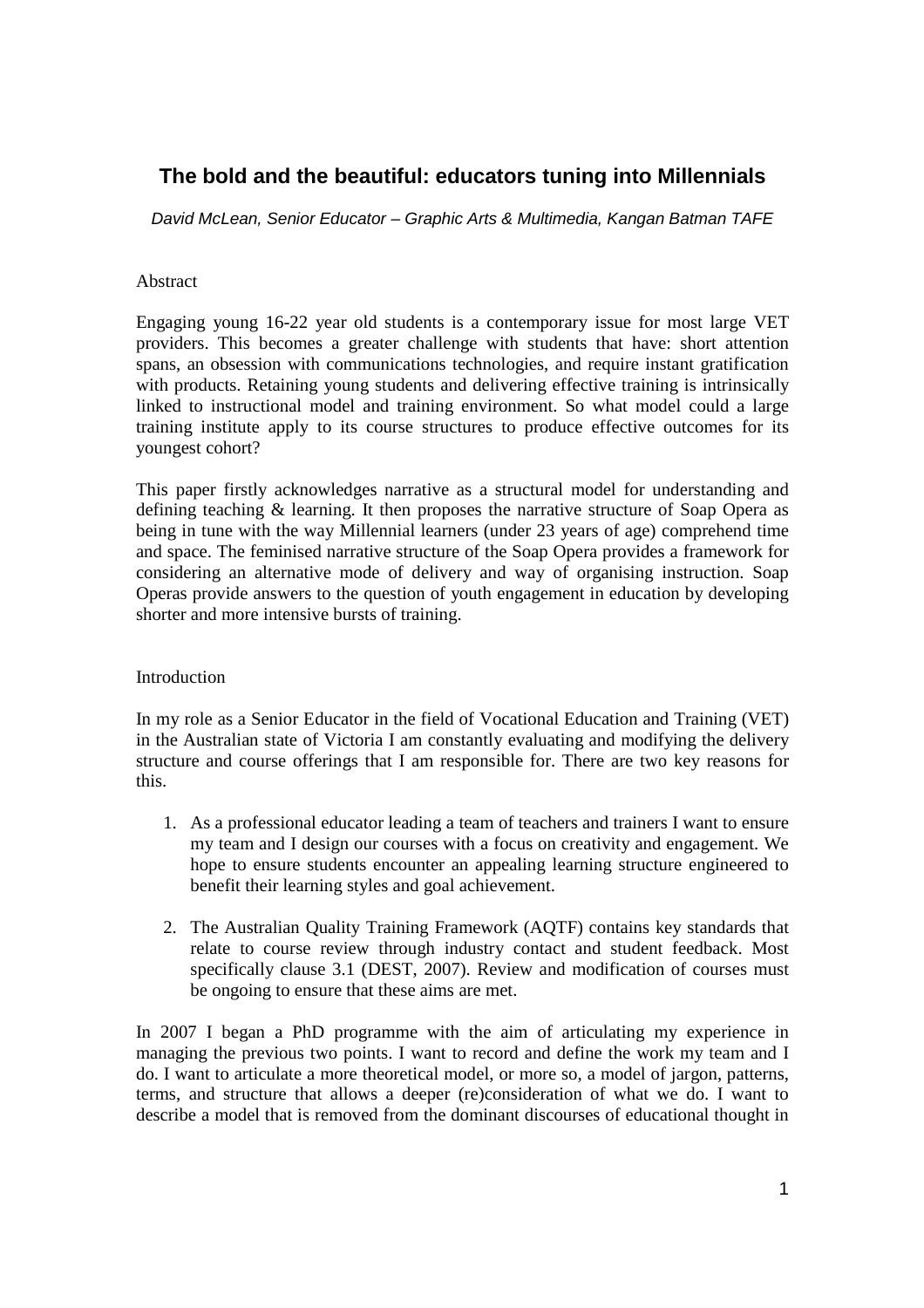TAFE and instead describe the work of teachers in some other form. I believe that new ideas develop when models or paradigms are sought from one definable structure then mapped onto or combined with another. For me, the theory and practise of education coupled with theories of media studies and narrative structure has proved particularly effective providing alternative ways of considering the work of educators and students. I am not alone in this, see Egan (1992), Ellsworth (1997) and Gallagher (2000).

There is plenty of evidence to show that the concept of narrative is useful in understanding a broad range of educational practice (Connelly & Clandinin, 1988; Egan, 1988; McEwan & Egan, 1995). Generally the narrative structure used to describe either teaching experience or curriculum development has a classic linear form where there is a need for a logical distribution of knowledge over time and a well constructed conclusion where everyone 'gets' the ending.

What I hope to discover in the writing of this paper and, in a wider ranging research project, is how my colleagues and I can construct and manage successful learning programs that are more closely aligned to the learning styles of our students. This is why I like to compare narrative theories and criticism with the structure of teaching and learning, so I can visualise and plan methods that engage staff and students to do the performative work of teaching.

# Narrative and Genre

Narrative theory (Barthes, 1982; Chambers, 1984; Egan, 1988), contemporary genre theory (Bhatia, 2004; Devitt, 2004) and creative theories of visual design (Kress & van-Leeuwen, 2006) provide three theoretical areas to pursue the following three assumptions.

- 1. A belief that teaching structures equate closely to ingrained knowledge of narrative structure and form. Knowledge of stories and storylines help individuals conceive the structure of meaning & learning.
- 2. The structures of narratives can be applied to the way a group of people organise themselves in time and space to do work.
- 3. Knowledge of genre and paradigmatic patterns promotes creative thinking especially when, genres and paradigms are mixed.

From a shared comprehension of narrative the teaching team is able to structure and organise the work of teaching and learning in a form that students and other staff members should recognise. In an educational context this should better enable the delivery of skills and knowledge to groups of students through their own active knowledge of narrative and genre. The immediate aim is to use the existing patterns and conventions of narrative genre to define the work the teaching team does in delivering teaching and learning in a variety of courses on multiple campuses.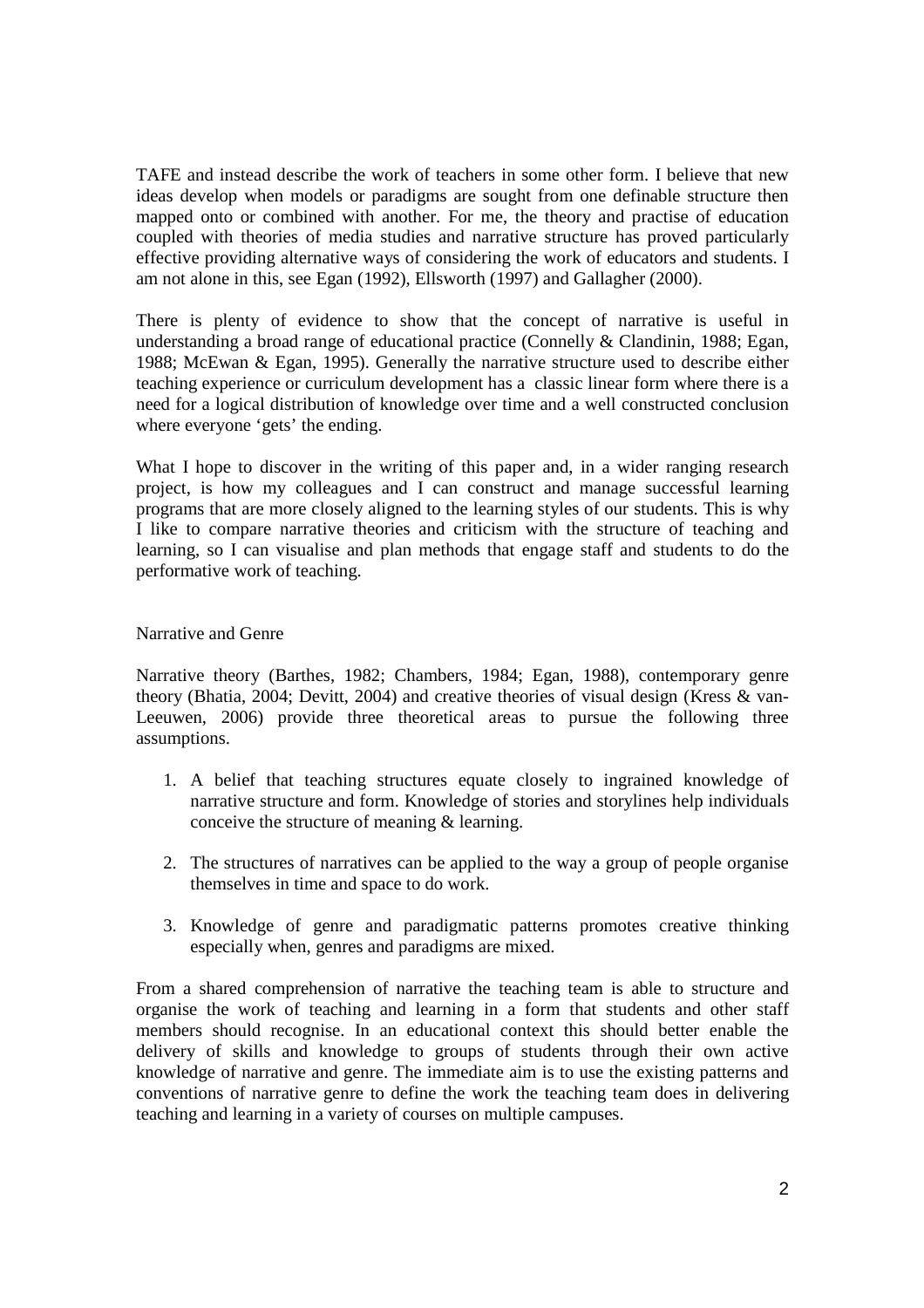My broader aim is to develop the assumptions listed above into a research question for my PhD. In its current state the question is: In what ways can narrative and genre be used to define and create new and innovative ways for developing VET teaching and learning structures in TAFE?

The aim of the research will be to contextualise the contemporary VET environment in TAFE and then examine three new and innovative models of course structure and delivery. A narrative genre will be suggested that maps to the delivery structure of each area, the genre constraint then provides a framework with which to theoretically consider the structural patterns of the programme. Once the theoretical framework is defined there will be some consideration of how teachers and students have adapted to a different way of doing things; a way that more fully engages students and meets there learning needs.

This paper is about one specific genre that relates to one specific group of students. The paper outlines the program and the narrative genre that was considered appropriate for that course through a review of selected literature. The paper ends with a brief description of the model that was developed against the narrative structure for use at the beginning of 2008. The structure developed from this paper is in its first 3 months of operation at the time of writing.

# Background and Context

The mainstream or adult courses run from my teaching department have to date been unpacked in a linear sequence that reflect the content of our Training Package, AQTF standards, staff management and considerations of time and space. By linear I mean there is a logical and staged continuity to the design and development of our teaching methods that have a clearly defined beginning, middle, and end. This is achieved by distilling multiple sources of information and practice to produce comprehensively planned course structures for sequential delivery. This pattern fits into the time and space generated by a two semester model of 17 or 18 weeks. The actual length of the semester with term breaks can be 20 weeks long, which is almost 5 months. This time span provides significant challenges for both teachers and students in maintaining their enthusiasm and concentration for their subjects.

As a teaching team we assume new students will have an appreciation of how teaching and learning is structured; specifically the delivery and application of concepts articulated over several weeks with a commitment to assessment that proves students have met the training outcomes. This assumption fits a classic classroom scenario with lessons structured around information presented by a teacher then engaged with by the students. To match the previous assumption, as teachers, we adhere to a linear narrative structure that allows for easy sense making of our teaching management and training outcomes, we start at the beginning, give lots of middle, and construct a nice tight ending.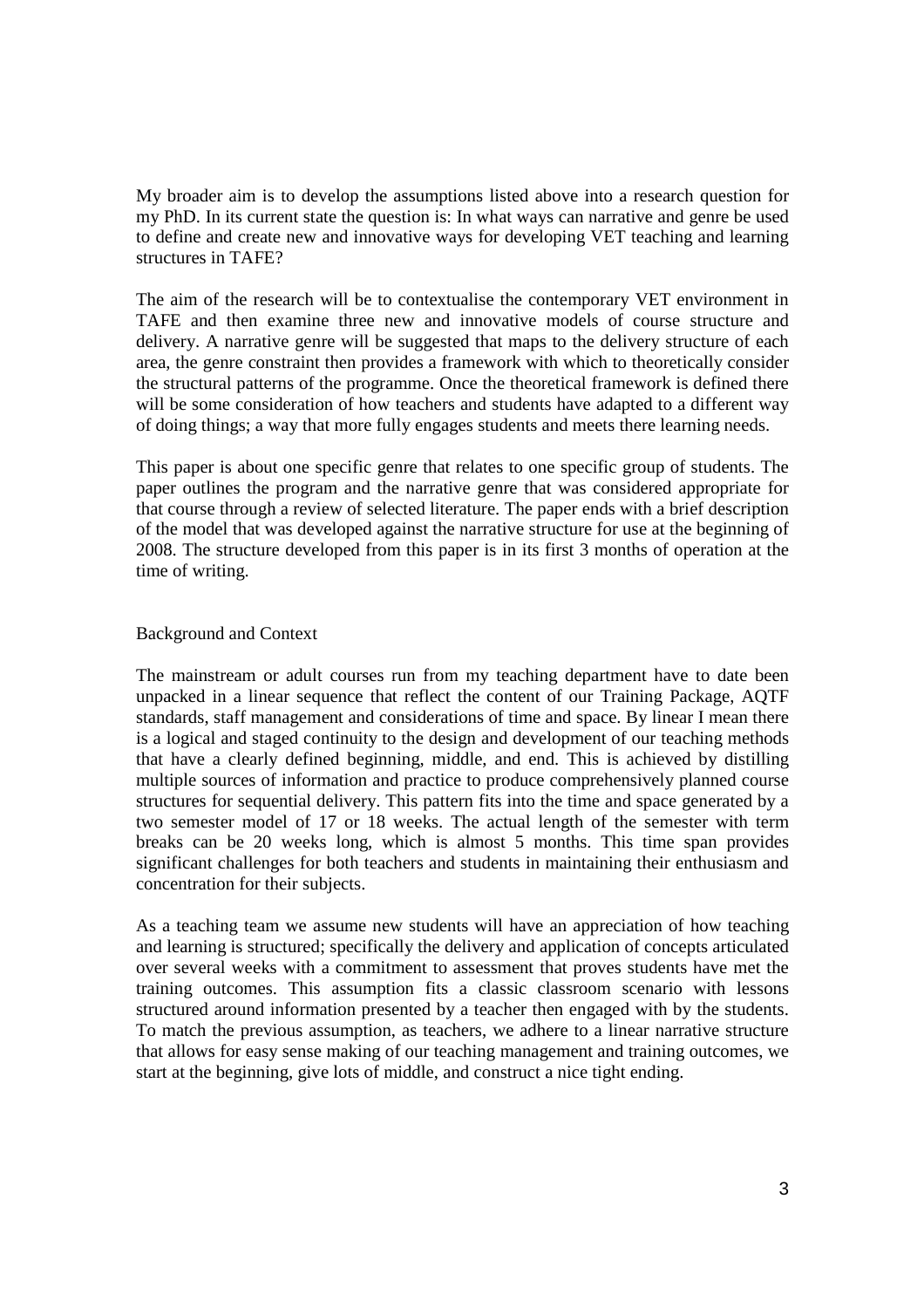This paper relates specifically to young learners that may reject or not acknowledge a classic linear narrative due to cultural shifts that disengage them from the texts and learning styles of previous generations. It is an opportunity for the team to reflect and modify our teaching methods to the learning styles of the current generation. This is critical in the Victorian Technical and Further Education (TAFE) sector where the Victorian Certificate of Applied Learning (VCAL) is now a prominent and growing area of speciality.

Literature review - VCAL

 I am part of a team that from 2003 has set up and delivered multiple VCAL youth programs for 15-19 year olds in the public education sector of TAFE in the northern suburbs of Melbourne, Undertaking the development and delivery of these programs has certainly been demanding. I believe that stating the course is 'sorted' would be premature, as there are still many challenges remaining in organising and running VCAL programmes in TAFE. Most specifically this paper is concerned with considering structural models for developing appropriate delivery strategies to engage students and produce the 'applied' learning that is integral to VCAL.

Retention of teenage students in educational programmes was (and at the time of writing still is) a high Victorian state government priority (DEECD, 2006). To enable this VCAL was developed and widely implemented in 2003 (Kosky, 2002). VCAL was specifically for 15-19 year old students that may have exited, or were considering leaving secondary school, without completing the only senior level secondary qualification, the Victorian Certificate of Education (VCE). The VCE is the Year 11  $\&$  12 award that provides graded and scored assessment for university entrance. VCAL became another choice for students and differs from VCE in that it provides a pathway to work or vocational education and preferences competency based assessment. The VCAL provides an opportunity for early school leavers to stay on at school or enter TAFE and continue studying to a senior secondary level. The introduction of VCAL programmes into TAFE institutes in Victoria in 2003 bought on dramatic professional challenges for staff at all levels. When VCAL became available for TAFE delivery many institutes did not have the necessary procedures in place for managing the large numbers of early school leavers suddenly on campus (McClimont, 2005).

Even though there were many students in TAFE that were part of the 15-19 year old age group, most of these were apprentices and were placed into programmes with long standing and well resourced structures. VCAL offered new challenges. At all levels from teaching, administration, through to senior management there were issues on handling and delivering effective learning to the new cohort. The challenges were varied and many. Not only was there a need to seriously reconsider program structures but also teaching capabilities, resource development, communication, reporting and student management. Many of the students had left secondary colleges dissatisfied or angry, some were described as 'school refusers'. There were large numbers of students that had been bullied mixed in with students that had instigated the bullying. This new mix was to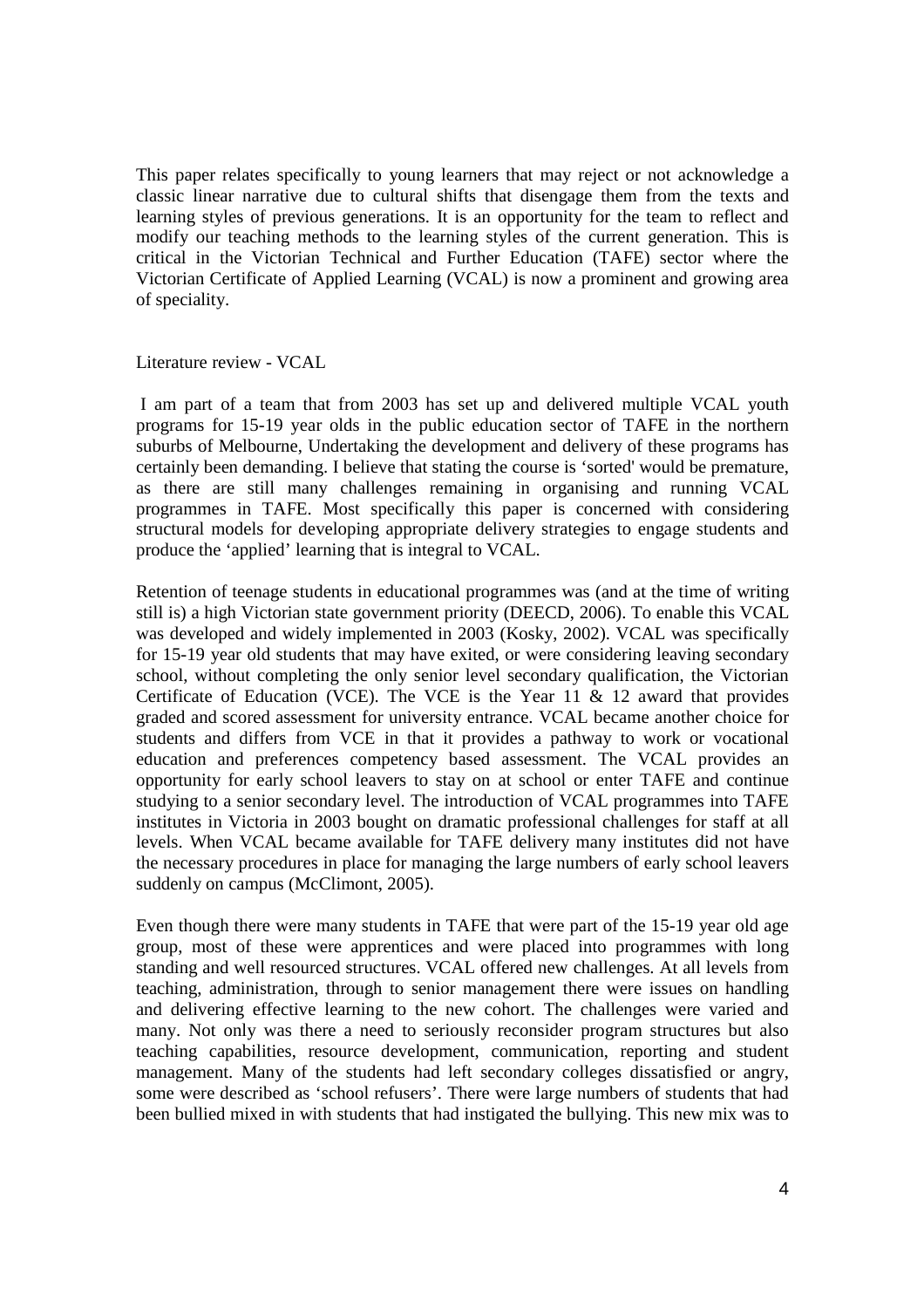be taught and coordinated by many staff holding the minimum TAFE teaching qualification, the Certificate IV in Workplace Assessment & Training with no experience of secondary teaching. On top of all the operational issues the structure of VCAL had to be interpreted and enacted on the ground. There was also a need to protect VCAL's difference and genuinely offer an alternative course rather than just a place to hide students that couldn't meet the academic aims of the VCE (Pritchard & Anderson, 2006).

VCAL has an open design where multiple permutations of the same award can be structured using a vast array of units or vocational courses. Narratively speaking, the course is capable of supporting multiple storylines or 'plots within plots' so its structure is less linear and more organic in that it can branch, loop, grow and, in most cases, jump to another storyline in the form of well planned pathway opportunities. VCAL has five evenly balanced strands: literacy, numeracy, industry skills, workplace skills, and personal development within its structure. Each segment must be filled with modules or units that match the award rules, but essentially the rules are quite broad. The contextual flexibility allows teachers to construct a full course around an individuals needs if required; operationally a challenge, but practically possible. VCAL also encourages the teacher to concentrate on providing training for and proving the competency of their students through the application of skills. This provides a pedagogic framework that may be more attractive to the type of students that end up in, or choose VCAL programmes. Applied learning may deliver an immediacy of learning that VCAL students prefer.

A course with the structures of VCAL differs greatly from a Training Package based course which is often self-contained and limited in its adaptability. This may be why a linear narrative is the most obvious structure to use for a Training Package course. Yet the linear narrative may not provide an appropriate structure to plan operational delivery of a VCAL course, it may also provide a challenge to young learners that do not always understand or appreciate a complex linear narrative. Sometimes the linear structure is disrupted by students that are unfamiliar with a planned narrative and relate more to the rupture and displacement of non-linear or fractured narrative. Fortunately there are several different types of narrative structures within western-literary styles that may have greater validity in developing teaching and learning structures than a classic linear narrative. This is one of those stories…

#### Literature review - Soap opera

Brooke is about to marry Ridge now that Ridge is no longer married to Taylor who was his widow but came back to life and is going to marry Ridge's brother Thorne who was married to Brooke after Ridge divorced her to marry Taylor whose marriage to Ridge was annulled because Taylor wasn't dead the first time and was just kidnapped when Ridge's father Eric, who is not really Ridge's father, divorced Brooke to remarry Stephanie who is Ridge's mother that had an affair with Massimo who is really Ridge's dad who then married Jacqueline the mother of Dominic, Ridge's half brother and Brooke's ex-husband who left Brooke because he had got her daughter Bridget pregnant who was almost Ridge's wife once he found out that Eric wasn't his father so there was no blood link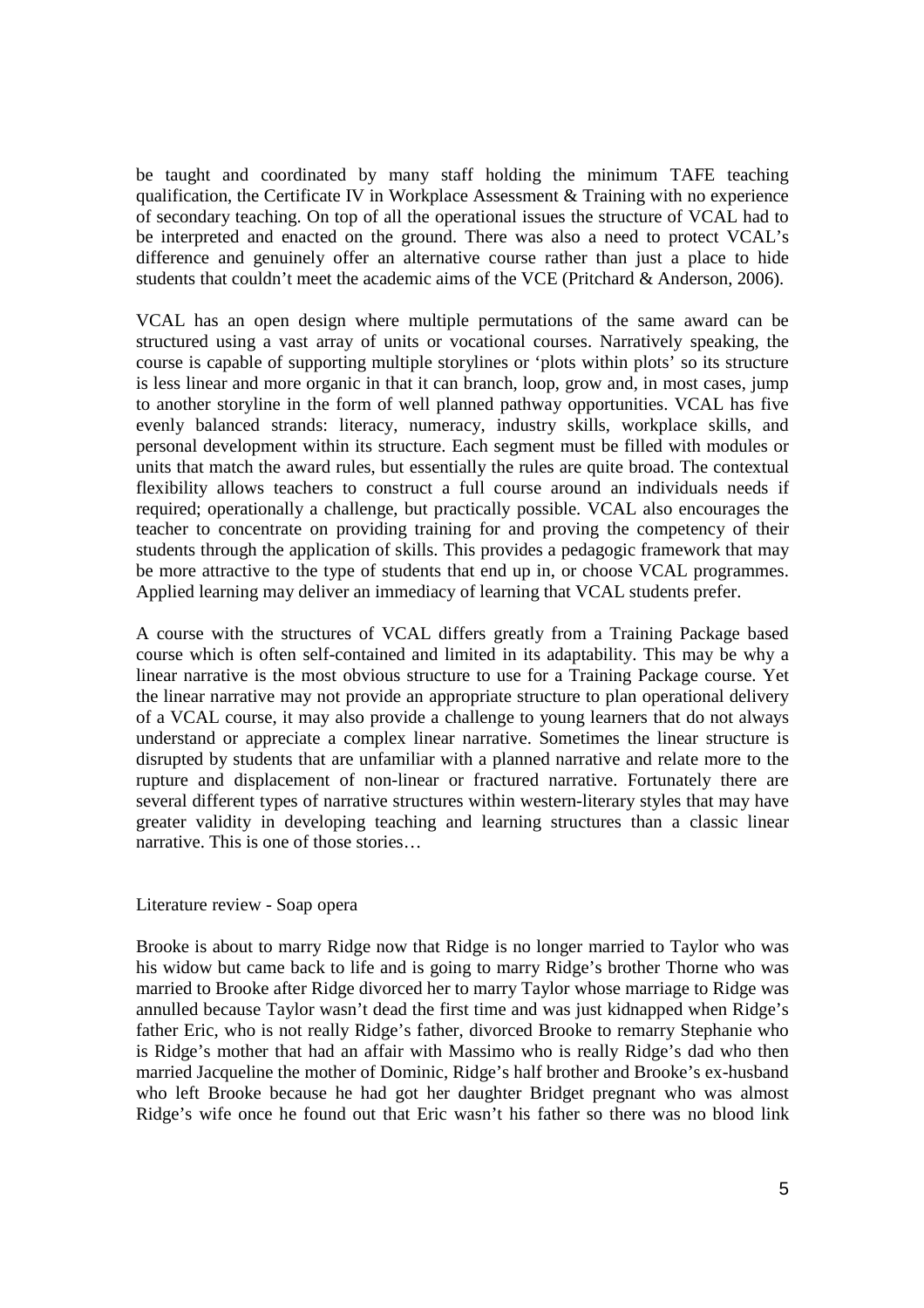between him and his step daughter, sister, sister in law and niece, Bridget, who is Brooke's daughter that Ridge is going to marry, unless… ("Bold and the Beautiful," 1994-2007)

There is no doubt the interaction between characters within a soap opera is dramatic. There is: conflict, denial, fall from grace, betrayal, love lost, love found, revenge, resurrection, and just about any other plotline that drives the narrative form. Rich in storylines and with multiple characters with complex lives, soap operas are a modern melodrama (Kuhn, 1987). However the soap opera narrative structure has several genre constraints that differentiate it from the classic narrative used in most literature, cinema, or television drama.

The classic or dominant narrative uses a 3 act structure defined by a beginning, middle, and end that generally unfolds in a linear sequence within time and space. Within that naturalised progression of time and space there may be logical references to the past or flashbacks that disrupt the temporal order but these should aid in directing the story forward. Progression from the narratives beginning to its end is essential and is propelled by challenges to the stories central character, the protagonist. It is the protagonist's journey through the 3 act structure of conflict and change towards a resolution that generates the story (Bordwell & Thompson, 1994).

 The first act relies on the protagonist confronting unwanted change in their life. It is where they are mobilised to take action. The second act, or middle, generally engages the reader with the more complex parts of the story. It is where the protagonist confronts change, how they may try to reinstate the conditions of their life before change and conflict were forced upon them. In the third and final act the protagonist will overcome the challenge of change and will create a new life that is similar but different to their life prior to the first act. When all aspects of the story are 'tied up' the narrative ends and unless there is a sequel, the lives of the characters within the story are closed to the reader or viewer. The progression through the 3 acts towards a clear and logical conclusion is a vital element of the classic narrative structure. Without resolution, without a definable and obvious ending the story is lessened in its impact, and ultimately may fail (Barthes, 1982).

While the 3 act drama is engineered to propel the protagonist and story towards a conclusion, the soap opera narrative delays or postpones conclusion. Viewer satisfaction comes from engagement with the characters and a focus on the 'narrative moment' rather than the expectation of engineered solutions that force finality and leave little room for negotiation or interaction. Constant avoidance of narrative conclusion disrupts the logic of the classic narrative and changes the focus from the mechanics of storytelling to the relationship between characters. The soap opera keeps its multiple characters engaged in exploration and discussion. With the storyline perpetuated around dialogue and emotion rather than action multiple points of view are aired; points of difference acknowledged. Focus on the moment, the relationship between characters, what they are trying to solve with discussion and the gaze between them is a key genre constraint of the soap opera. Finality, conclusion, even death can easily be overcome; the story is perpetual but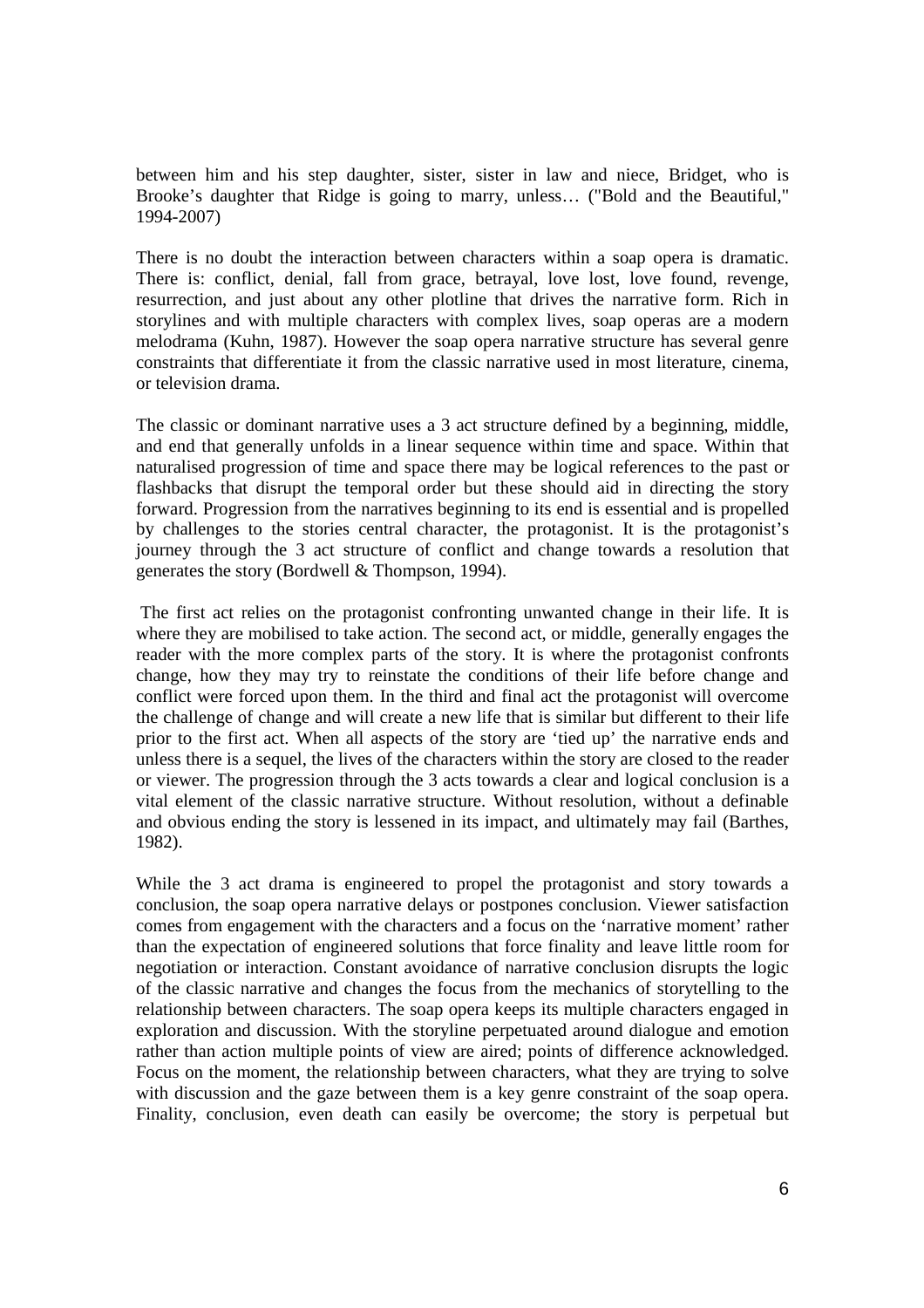focused on the instant. Time and space within the soap opera narrative remain open, and the narrative seldom progresses beyond act 2 (Brown, 1987).

The five times a week airing of many soap operas allows time within the story to mimic real time, viewers can feel the pace of the soap opera move with the pace of their own lives (Brown, 1987). The almost one-to-one relationship between the temporal moment of the storyline and the life of the viewer traps the soap opera text in the space of the middle. By being all middle, the soap opera story is both static and perpetual. By this I mean that the lack of conclusion develops a narrative that appears not to progress, yet the story continues in the next episode, day after day, week after week. So the soap opera narrative is more a state of stasis than static, in that the story lives but appears locked. Yet within the stasis: negotiation, discussion, and realisation can still occur even though the issues that generate the story do not resolve. However while conclusion and resolution may be delayed in a soap opera, the text is not rigid, scenes change quickly, new scenarios develop, the view is moved quickly from one scene to another. This creates storylines that are able to be drawn out over a large amount of time and are told within the small 'bites' of the jump cut scene. So while soap opera time can mimic real time, soap opera space is fragmented. Yet despite the fragmentation of space as a result of jump cuts, and drawn out discussion and conversation, sense making and continuity of story happens. This almost unique privilege of soap opera viewers, where time moves but is also delayed allows them to miss several episodes and still pick the story up when they return to viewing, this is because the narrative is cyclic and as such remains open.

# Gendered Narratives

Many feminist (Kuhn, 1987; Modleski, 1982) or media theorists (Allen, 1985; Fiske, 1987) have defined the linear and conclusion driven focus of a classic narrative as a masculine or dominant narrative. With a masculine narrative there is often only one issue to solve, a central protagonist on which the dynamic of the story turns and a strong and determined push towards finality. The masculine narrative is about reaching the end and closing off any doubt about the outcome of the story.

Modleski (1982) defines the lack of conclusion or closure in soap operas as an open feminine narrative. This is based on a structure that focuses more on processes and negotiation rather than the outcomes and judgments that are an essential part the dominant or masculine narrative (Fiske, 1987). Other key characteristics of the feminine narrative found in soap opera is the emphasis on emotions, focus on the family, delay in judgement and engagement of the present. The feminine narrative is about the moment, what can be achieved now.

Both the linear masculine narrative and open feminine narrative are useful when considering planning structures for use in teaching. The linear masculine narrative has been used to define a variety of techniques for developing, delivering and evaluating teaching methods. The logical drive towards revelation of knowledge, application of knowledge and assessment of new skills overlays the 3 act structure nicely. The 3 act structure is adaptable in mainstream teaching, deliverable in just about any classroom and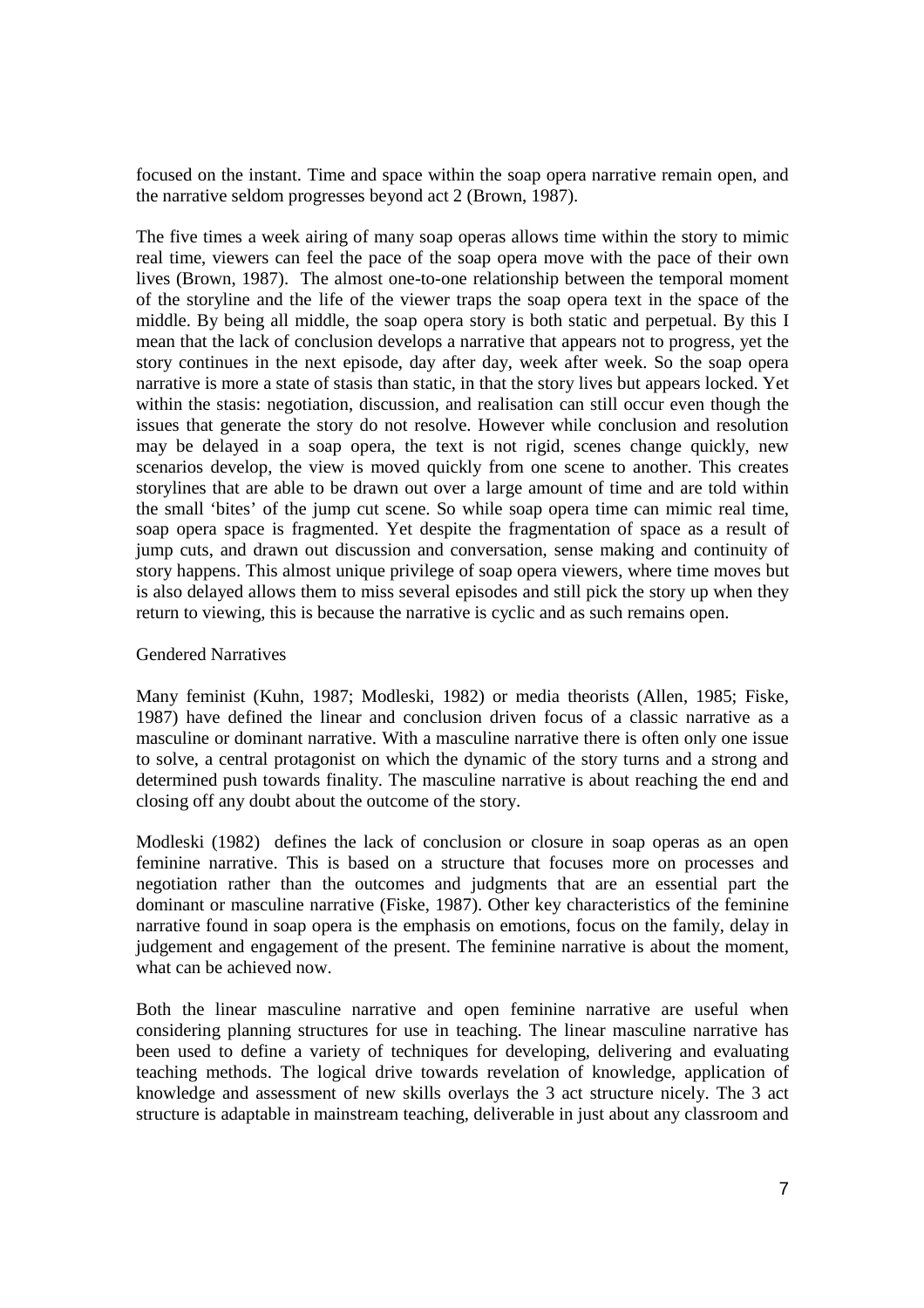easily mapped logically onto curriculum or competency documents (Egan, 1988, 1992; McEwan & Egan, 1995).

Outside the mainstream, where alternative teaching methods and structures are used, there needs to be something else, another model for students that have resisted or not recognised the dominant linear narrative. The feminine narrative provides one such model. The television soap opera genre provides the space and textual structures for modelling an alternative teaching program. Establishing the parameters of a feminine narrative provides a framework for establishing an alternative pedagogy to that used in most secondary schools or adult VET programmes in TAFE. If running an alternative program for young learners then considering the open/cyclic model, which uses the feminine narrative of the soap opera, should be an option. This relates specifically to learners that need a sense of immediacy in their learning, that need more attention paid to who they are and what their life struggle is. There needs to be acknowledgment of their life's complexity with a learning program structured around their interest, expression and how they work with others. The key dynamic of the soap opera narrative is the 'moment'. The storyline not concerned with the 'end' but the 'now'. This means the student occupies the core of the narrative and learning branches outwards from them; learning is constructed around what concerns them. There may be dead ends, there may be crossovers. There may not even be measurable outcomes for completion, but there should be engagement and there should be application of skills between student and teacher defined as the teaching moment.

By using soap opera narrative structure to define delivery methodology I am not suggesting that teaching or lesson content be dumbed down for students in youth programs. I am suggesting that teachers delivering TAFE youth programs must firstly consider the learning styles of 15-19 year olds and then apply a different teaching and learning model to their delivery strategy. This would be particularly useful for students struggling in a course developed with a complex linear format driven by standardised results. So to further progress this paper and the ideas generated from the feminine narrative, it is necessary to review assumptions and research about the learning characteristics and social outlook of students currently in youth programs. These students will have been born between 1980 and 2000. This generational slice goes by many names, the one I am preferencing is The Millennials (it has a soapy feel to it!).

Literature review - The Millennials.

Titles for progressive generations tend to be a mix of marketing profile and behavioural categorisation: baby boomers, Generation X and now The Millennials. Defining the general characteristics of generations book ended by dates is problematic. Geographical location, wealth, ethnicity, and religion are just some of the factors that will contribute to huge diversity in an individual's outlook, experience, and opinion. However there are often key historical moments that can affect almost all people within the spread of generational dates. The Great Depression of the 1920s, World War II (1939-1945) and the Cold War (1947 – 1991) shaped the attitudes and experience of children growing up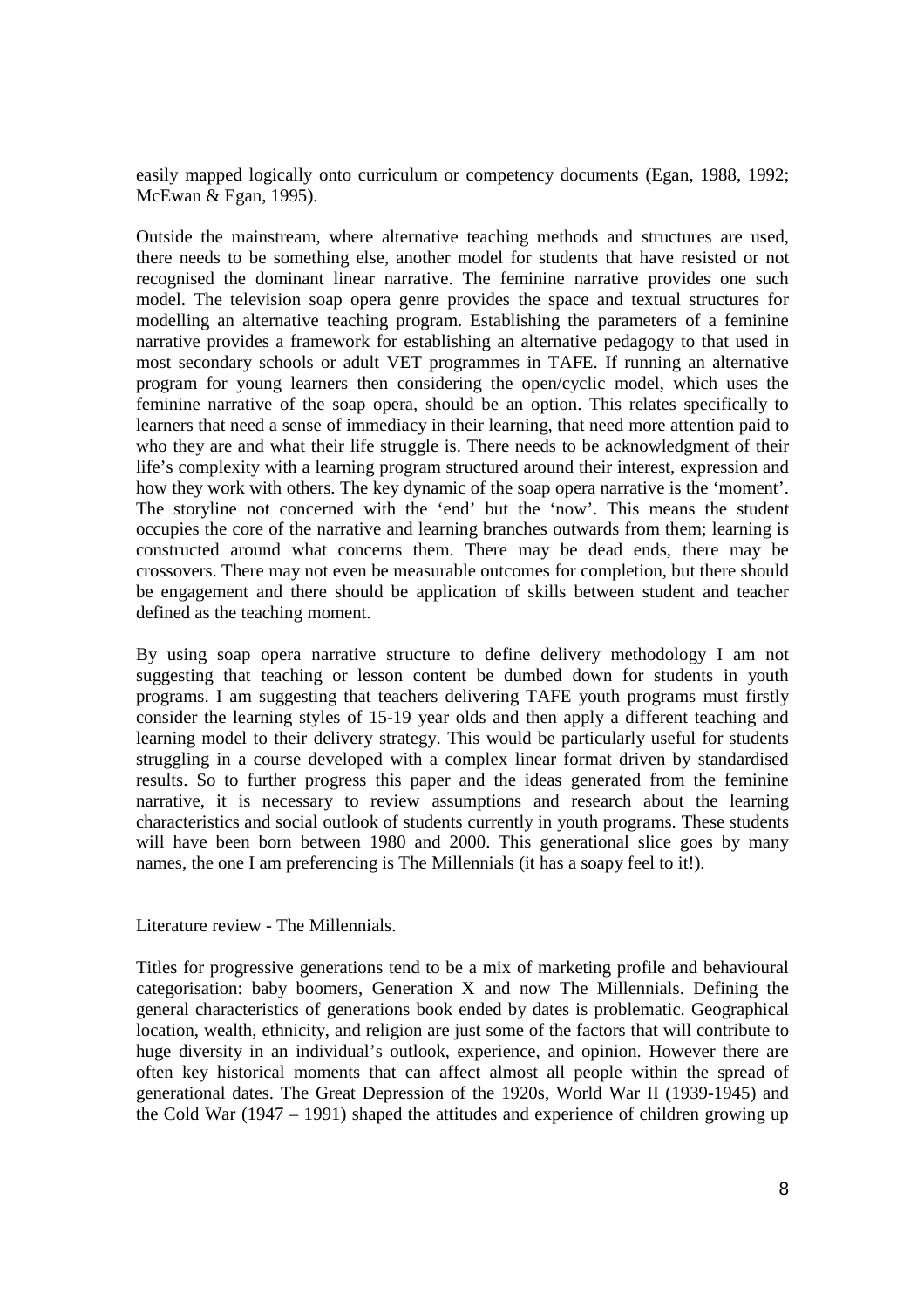and being educated during those significant historical moments (Taylor, 2003). In contemporary Australia it could be argued that the most prominent historical change that has affected current secondary students is the information & communication technologies (ICT) revolution (Lumby & Fine, 2006).

ICT spans a variety of media and modes of communication. Mobile phones, broadband internet, media players, global connectivity computer games, file sharing, and digital music files have changed the way teen's access, read and share information and knowledge. The emphasis is on constant communication and being in touch with what is new. Teenage users of these technologies capture, share, and create texts for one another (Long, 2006; Oblinger, 2003). Internet sites such as youTube offer instantaneous search results for popular music video and excerpts from television shows amongst a mixed variety of original content. Computer storage and hand-held communication devices allow for the sophisticated collation and sharing of digital files. The Millennial culture is communicative, collectivist and immediate.

I will argue that the division and compression of large texts into smaller bites has had an impact on how some teenage students learn. The digitisation and compression of music and video has constructed a variety of texts removed from their original context and means of distribution. Users of these files are able to search, locate, and download the pieces of a text they desire and view it separated from any establishment or resolution of plot that may be integral to the text's comprehension. The ability to search and locate is immediate, the gratification of the text is also immediate. With a decontextualised immediacy, larger complex narratives may be resisted or ignored in the search for instantaneous delivery of information.

Technology constructs Millennials to look for immediacy. Contemporary communications technologies allow this. Information, results, conversation, and sharing can all happen from a central position multitasked in real time (Rushkoff, 1996). Educators need to acknowledge this and make use of the Millennials way of managing experiential information and apply this capability to developing contemporary learning experiences. This does not mean that learning should solely be delivered using the technological platforms that Millennials have available to them, it means that the training structure, the design and engagement of learning and the anecdotal filler that make a lesson have to have the immediacy, interactivity and multiple levels that a Millennial juggles.

The technique for delivering learning to students with the textual reference points of The Millennials means teachers and course planners must engage with the abbreviated structures that The Millennials are familiar with. Unlike a more traditional approach where foundations are laid and the learning can be built in incremental steps over many weeks, the preferred model for the Millennials is hands-on and instant. To use this attribute effectively the direct benefits of the learning or training activity must be self evident within the activity. The activity undertaken by the student then becomes the teaching and learning moment. The moment is where the structure of soap opera narrative intersects with the learning styles and narratives of the Millennials and gives some clue to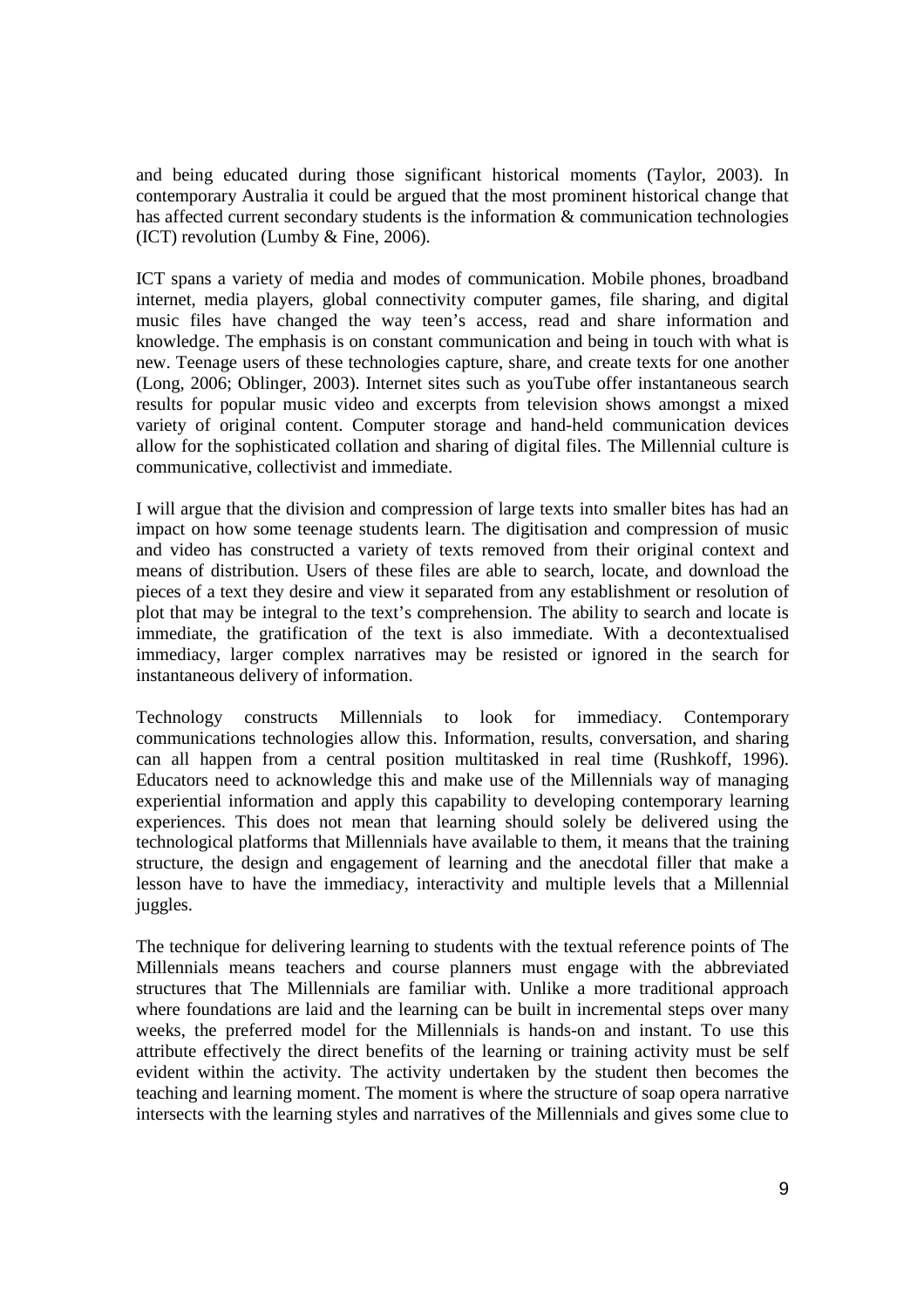how the student might be engaged. All that is needed is an appropriate course structure that is open ended, flexible, nurturing and allows for applied learning; VCAL is such a course.

Like any institutional construct VCAL still comes with a complex and rigorous reporting structure that requires compliance within fairly strict rules. It is also complex to manage as the award straddles both the TAFE and secondary system meaning two sets of enrolment details and two sets of results need to be coordinated. Yet the 'feminised' structure that is VCAL allows for development and continuity of education for students that otherwise may have rejected the VCE narrative. The values and attributes of VCAL have great similarity with the feminised attributes of the soap opera narrative and the immediacy and application preferred by the Millennials.

# Discussion and findings

This paper grapples with three areas of 'difference'. The soap opera narrative is different from the linear narrative, the learning styles of the Millennials are different from that of their teachers, and VCAL is different from the VCE. It is here that the structure within soap opera can be considered in conjunction with The Millennials and the VCAL program. While there are limits to descriptive matrix of Table 1, it is not designed to be a literal interpretation of characteristics or attributes, instead it is designed to look for similarity in difference and provoke thought on how teachers can develop different learning styles and environments for some students to succeed in. The first column of Table 1 lists eight characteristics of the a soap opera genre from Brown (1987). In the second column the characteristics of Millennials are drawn from a variety of sources including: Oblinger (2003), Peters (2005), Raines (2002), and Rushkoff (1996). In the third column the Characteristics of VCAL come from Dymke (2005) and are a distillation of my own experience and the aims of the course as set down in the VCAL Handbook.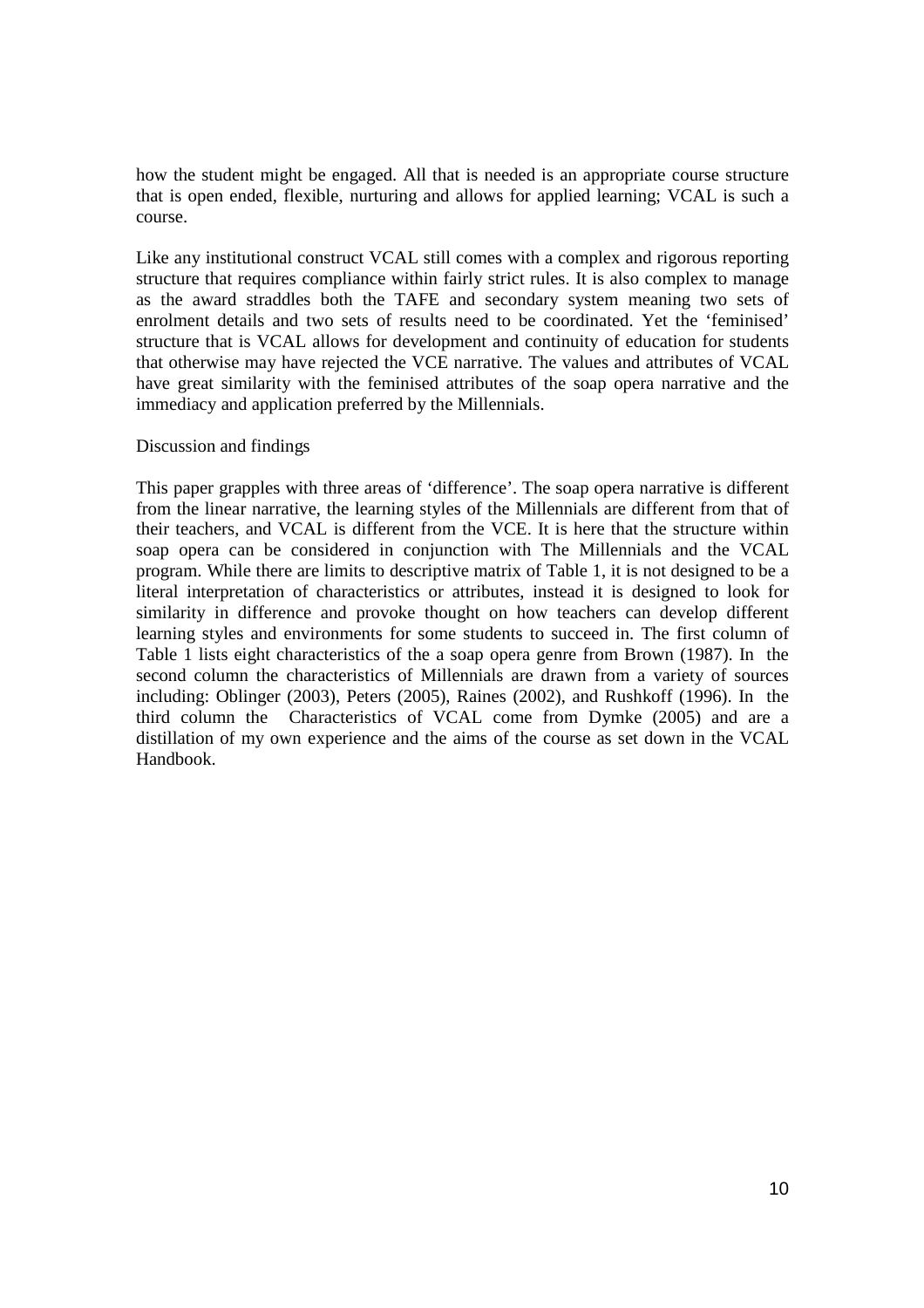| Characteristics<br>of<br>Soaps | <b>Characteristics of Millennials</b> | Characteristics<br><b>VCAL</b><br>of |
|--------------------------------|---------------------------------------|--------------------------------------|
| (Brown, 1987)                  |                                       | programme                            |
| Serial form which resists      | Almost instant access to              | Multiple students that have          |
| narrative                      | digital files that are often          | resisted the linear narrative and    |
|                                | truncated and removed from            | structure of schools, but are        |
|                                | context. Information                  | able to study in classes where       |
|                                | received in compact forms.            | applied learning allows              |
|                                |                                       | achievable activities.               |
| Multiple characters and        | Variety of identities defined         | A wide range of students doing       |
| plots.                         | by fashion and                        | the same VCAL award but              |
|                                | communication technologies            | with manifest structural             |
|                                | where individuals go by               | differences in course design         |
|                                | many names.                           | and skill outcomes.                  |
| Use of time which parallels    | Instantaneous capability to           | Adherence to the teaching            |
| actual time and implies that   | contact others and receive            | moment where skills can be           |
| the action continues to take   | information in real time.             | developed in a single session.       |
| place whether we watch it or   | Messages left and retrieved           | A need to adapt to student's         |
| not.                           | at will.                              | mixed attendance patterns and        |
|                                |                                       | life complexities.                   |
| Abrupt segmentation            | Movement between                      | VCAL applied learning can            |
| between parts.                 | communication technologies,           | quickly move from one                |
|                                | capability to multitask and           | training focus to another as         |
|                                | read and understand SMS               | teaching instances are self          |
|                                | text.                                 | contained and can be adjusted        |
|                                |                                       | to keep students engaged.            |
| Emphasis on dialogue,          | Open and honest                       | Applied learning where there         |
| problem solving, and           | conversations based on                | is a high level of                   |
| intimate conversation.         | emotion and identity.                 | communication and activity           |
|                                |                                       | based teaching to engage the         |
|                                |                                       | student.                             |
| Many of the male characters    | Easy non-threatening                  | Male teachers need to be good        |
| portrayed as 'sensitive men'   | friendships between boys              | role models that show strength       |
|                                | and girls.                            | and compassion with their            |
|                                |                                       | students.                            |
| Female characters often        | Children of working                   | Female teachers need to show         |
| professional or otherwise      | mothers, see more successful          | that women can be                    |
| powerful in the world outside  | woman in business or                  | professionally successful and        |
| the home.                      | leadership roles than ever            | aspire to leadership positions.      |
|                                | before.                               |                                      |
| The home, or some other        | Average age of Millennial             | A safe and secure classroom          |
| place which functions as a     | home leaver expected to be            | must be created where students       |
| home, is the setting for the   | in the early 30's.                    | can study in a supported and         |
| show.                          |                                       | non-judgemental environment          |
|                                |                                       |                                      |

Table 1: Comparative characteristics of soap operas, Millennials & VCAL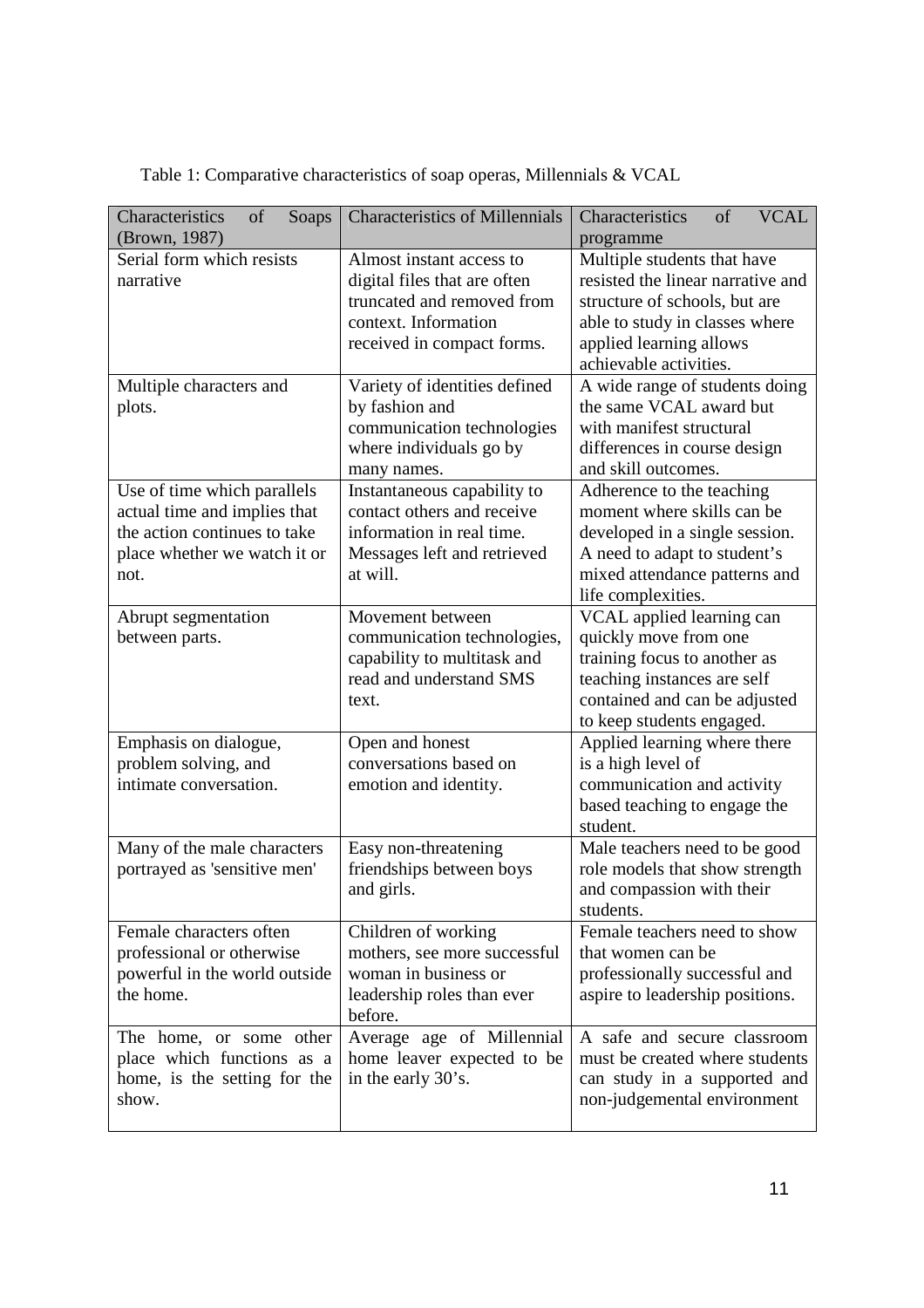Table 1 displays common attributes in soap operas, Millennials, and the VCAL program. The horizontal matrix sorts similar characteristics against each other. The table then becomes a tool to consider how a course may be designed that would better suit the integration of learners into a course structure with specific aims and outcomes. The table allows for a deep consideration in constructing a different model of delivery than that which is currently being used; using a cyclic feminine narrative rather than a linear masculine narrative.

# Hex

The literature review and the theoretical concepts associated with this research have actually led to a pilot programme being enacted to test a new model of delivery. The actual place of work where this consideration has been applied has seen masculine narrative dominate for some time as a two semester, usually 1 x18 week and 1 x 17 week, delivery mode with between 5 and 7 subjects delivered and studied per week. The semesters are usually split into four terms that are influenced by public holidays and the secondary school structures. This is a common but by no means a standard for many Victorian TAFES where an annual 35 to 38 week delivery structure has been influenced by traditional institutional/teaching structures and the teaching award, currently the Multi-Employer Certified Agreement (MECA) (AEU, 2003). As explored in this paper, there is doubt that the linear\masculine model is sustainable with contemporary learners. To address the challenges of engaging students that have different learning styles to that of their teachers a new model has been developed by a team of teachers to supplant the previous linear model. This new model has been dubbed the Hex model and was directly influenced by the feminine narrative structure as discussed in this paper. The Hex model is so named because the teaching and learning year is composed of 6 terms of 6 weeks where 6 classes are delivered per week. The word 'hexagon' describes a six sided object.

The Hex model preferences space over time, minimises long drawn out instruction to engage students, cycles teachers among groups so students get new faces and approaches to their learning, achieves as much assessment within class as possible, allows teachers a six week timeout to work in a support role before returning to the classroom, enables students to complete missed units in a shorter time, and builds in the capability to do more one-on-one training in workshops. All these aims meet many of the strategic aims of the institute where it is being trialled and also does not impinge on any conditions in the current teaching award. These operational changes were all found in the feminine narrative structure and have been implemented not just in a VCAL youth program but in Certificate IV and Diploma groups. Students that were pitched the model were keen to try it out.

To describe the full operational structure here would be difficult and a more complete description of the application will appear in another paper. However, using a table as earlier some principals of the soap structure can be viewed alongside the old linear and new cyclic models.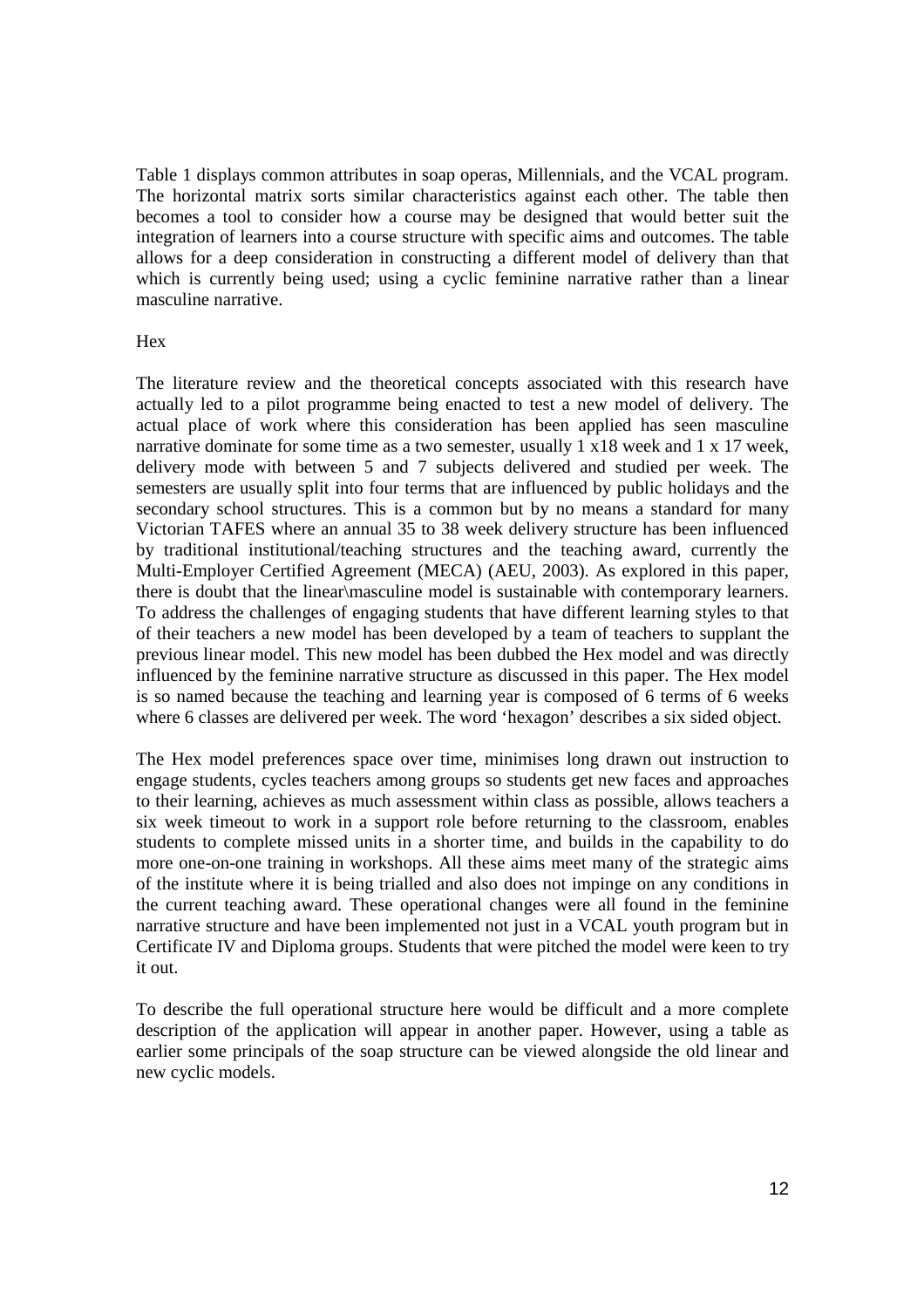|  |                         | Table 2: Comparative characteristics of soap operas, masculine delivery model, and |  |  |  |  |
|--|-------------------------|------------------------------------------------------------------------------------|--|--|--|--|
|  | feminine delivery model |                                                                                    |  |  |  |  |

| <b>Characteristics of Soaps</b><br>(Brown, 1987)                                                                                    | Characteristics of a<br><b>Linear/Masculine Narrative</b><br>delivery structure                            | Characteristics of a<br><b>Cyclic/Feminine Narrative</b><br>delivery structure                                   |  |  |
|-------------------------------------------------------------------------------------------------------------------------------------|------------------------------------------------------------------------------------------------------------|------------------------------------------------------------------------------------------------------------------|--|--|
| Serial form which resists<br>narrative                                                                                              | 2 x 17 or 18 week semesters                                                                                | 6 x 6 week Hexmesters                                                                                            |  |  |
|                                                                                                                                     | Multiple $(5+)$ subjects<br>delivered once per week.                                                       | Minimal subjects (3) delivered<br>twice a week.                                                                  |  |  |
| Multiple characters and<br>plots.                                                                                                   | Teachers locked into<br>delivery path for 18 weeks                                                         | Teachers rotating through<br>Hexmesters, will change<br>classes or subjects every 6<br>weeks                     |  |  |
|                                                                                                                                     | Teachers have singular role<br>that has a teaching and<br>admin mix.                                       | Teachers have varied roles<br>including 1 Hex out of<br>classroom in support role.                               |  |  |
|                                                                                                                                     | Teachers work in isolation<br>with few opportunities to<br>meet and discuss teaching.                      | Emphasis on team work where<br>time and space are set aside for<br>minimal of 2 x 2 hour<br>meetings per-week    |  |  |
| Use of time which parallels<br>actual time and implies that<br>the action continues to take<br>place whether we watch it or<br>not. | Term breaks where delivery<br>stops                                                                        | Workshops run between Hex's<br>to give students opportunities<br>to complete assessment or start<br>on next Hex. |  |  |
| Abrupt segmentation<br>between parts.                                                                                               | If student fails a subject may<br>be required to study again for<br>18 weeks                               | If student fails a subject will<br>only be required to study again<br>for 6 weeks                                |  |  |
| Emphasis on dialogue,<br>problem solving, and<br>intimate conversation.                                                             | Assessment or exams at end<br>of term                                                                      | Assessment current within<br>each class                                                                          |  |  |
| The home, or some other<br>place which functions as a<br>home, is the setting for the                                               | Accent on time (start here<br>finish there).                                                               | Accent on space (we study<br>here)                                                                               |  |  |
| show.                                                                                                                               | Timetables adjusted between<br>semesters, sometimes<br>between terms. Emphasis is<br>on time and not space | Timetables are set for the<br>whole year and remain fixed.<br>Accent is on space not time                        |  |  |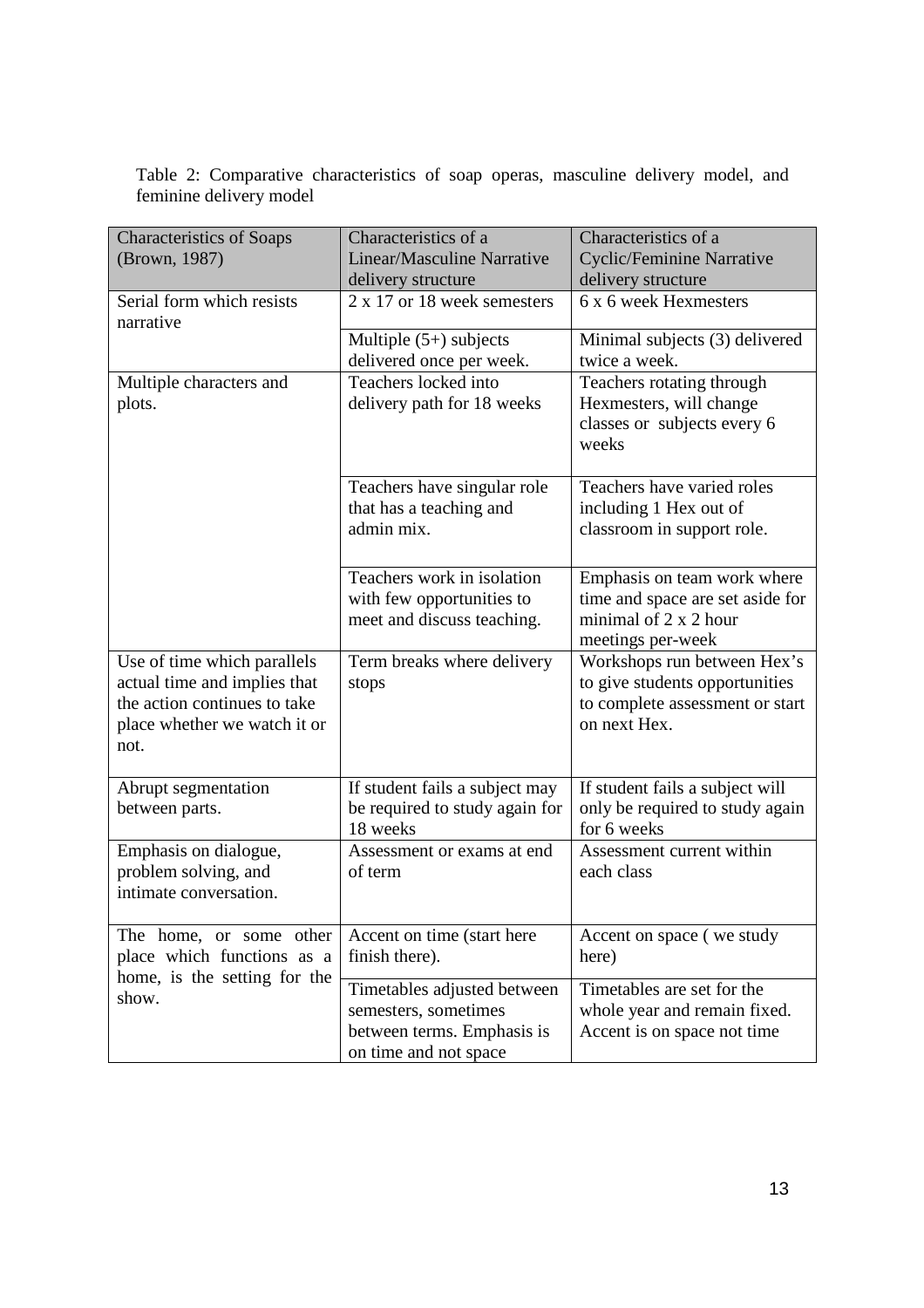Currently the Hex model is into an early stage of its operation. Evaluation of the model remains a larger project and it is hoped the place of research for a PhD program. While the research design provides some challenges there are measures in place to record outcomes of the Hex model using course completion rates and staff and student satisfaction surveys. These are more for institutional measures but may also provide some basic data for the larger research project.

# Conclusion

The review and discussion of literature helped compare and contrast two narrative models, the liner or masculine narrative and the cyclic or non-linear feminine narrative, against the characteristics of contemporary learners. The aim of the textual research was to gain insights that will inspire an alternative pedagogic practice and operational structure to that run in a teaching department for some years.

It is the nature of genre that allows a reconsideration of the relationship between two or more narrative structures. This happens because genre requires conventions and frameworks, identifiable as patterns, to set its boundaries. Policy and compliance driven texts set those boundaries, but it is from within that framework that experimentation and difference can occur. This is because those active within a genre can make choices on what aspects of the genre framework they choose to use, modify or resist. It is from those choices that genres are affected. "For creativity to be generated, then, the creative mind must both discover patterns and follow patterns; both diverge from the already existing and converge into the now existing…genres, as patternings, become necessary to creativity (Devitt, 2004, p.152)."

Therefore the difference between the two narrative structures does not set them apart in permanence; instead a dialogue can be constructed between the two where difference and creativity can spring from the parameters of need. This consideration acknowledges the creative potentialities in institutionalised texts via contemporary genre theory: "Because genre encompasses both standards and variation, constraint and choice, genre encourages and even makes possible creativity…Like variation, creativity inheres in genre (Devitt, 2004, p.151)."

This relates to the work of teaches as a conceptual model for the work that they do. To date, the team that is the focus of this research has applied a liner narrative structure to the articulation of the planning and delivery of VET within a large TAFE institute. This was a generic choice itself, a framework other than that provided from Training Packages was needed to provide visual representation of work and planning. Narrative provided the pattern to lay across the grain of compliance driven training frameworks "…the uniqueness of each utterance and each text means that genre patterns must be conceived from dissimilar texts, the divergent must be seen to converge (Devitt, 2004, p.154)."

The creative potential in a comprehending genre as a concept defining structure, rules, and conventions stems from an ability to say something new with what has been said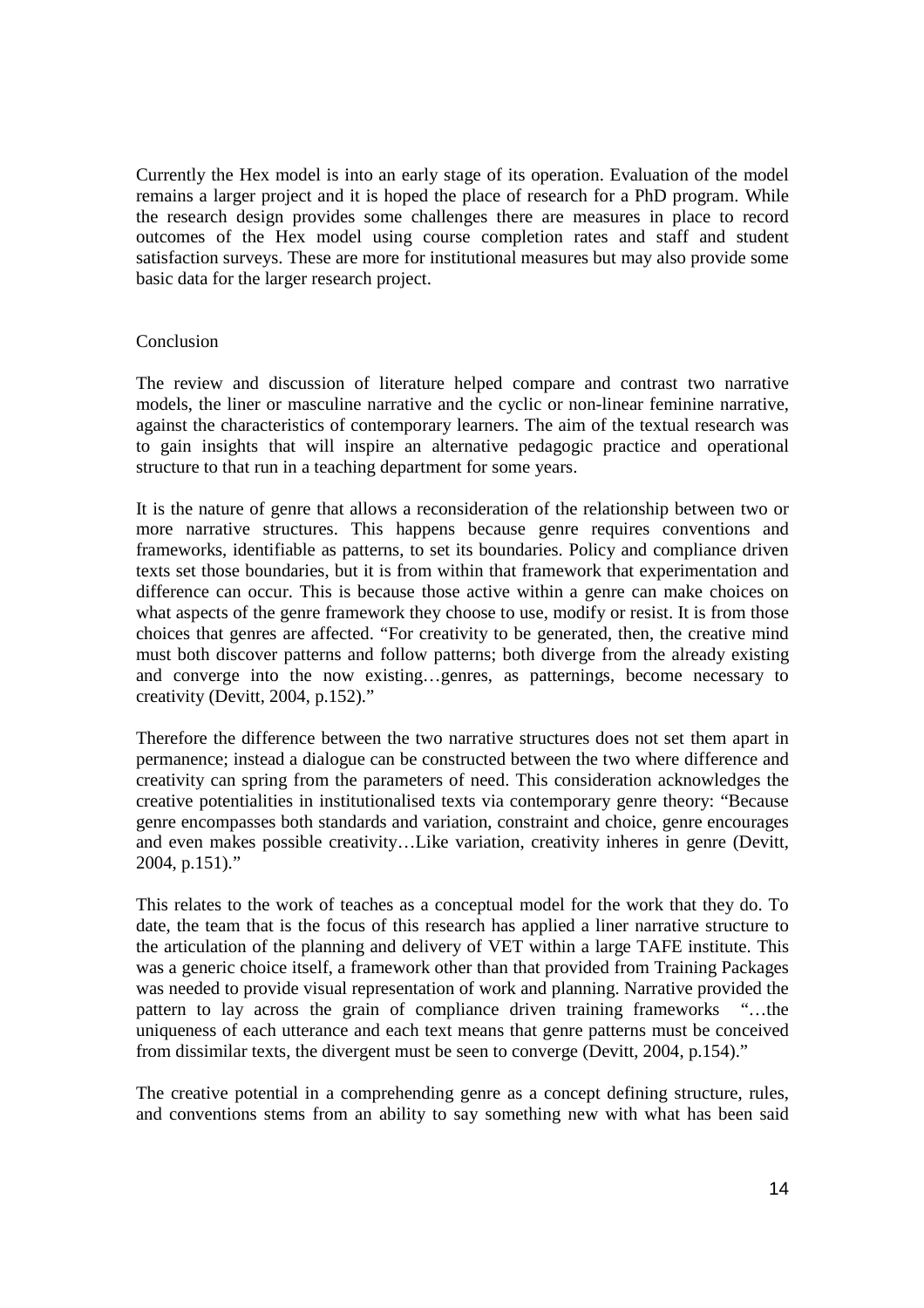before. That is to unpack the necessary elements that make up a genre and rework what is inside into a new way of doing something. It is also the ability to recognise specific utterances within one genre and transfer it to another to create difference, enhancement, or modification.

#### Bibliography

AEU. (2003). *Victorian TAFE Teaching Staff Multi-Employer Certified Agreement 2003*. Retrieved 29/03/2008, from http://aeu-

vic.labor.net.au/industrial/files/TAFE%20MECA%202003.pdf

- Allen, R. C. (1985). *Speaking of Soap Operas*. Chapel Hill: University of North Carolina. Barthes, R. (1982). *The Barthes reader*. New York: Hill and Wang.
- Bhatia, V. K. (2004). *Worlds of written discourse: a genre-based view*. London: Continuum.
- Bold and the Beautiful (Writer) (1994-2007). [Television]. United States of America: CBS.
- Bordwell, D., & Thompson, K. (1994). *Film Art (4th edition).* New York: McGraw Hill.
- Brown, M. E. (1987). The Politics of Soaps: Pleasure and Feminine Empowerment. *Australian Journal of Cultural Studies, 4*(2), 1-25.
- Chambers, R. (1984). *Story and situation: narrative seduction and the power of fiction*. Minneapolis: University of Minnesota.
- Connelly, F., & Clandinin, D. (1988). *Teachers as curriculum planners: narratives of experience*. New York: Teachers College Press.
- DEECD. (2006). *Youth Guarantee*. Retrieved 29/03/2008, from http://www.education.vic.gov.au/sensecyouth/delivery/youthguaranteefs.htm#H2N400089
- DEST. (2007). *AQTF 2007 Essential Standards for Registration*. Retrieved 09/03/2007, 2007, from

http://www.training.com.au/portal/site/public/menuitem.5cbe14d51b49dd34b225 261017a62dbc/

- Devitt, A. J. (2004). *Writing Genres*. Carbondale: Southern Illinois University Press.
- Dymke, K. (2005). *Youthing Us*. Retrieved 22/05/2006, from www.saalt.com.au/documents/youthing.pdf

- Egan, K. (1988). *Teaching as Storytelling*. London: Routledge.
- Egan, K. (1992). *Imagination in Teaching and Learning*. London: Routledge.
- Ellsworth, E. (1997). *Teaching positions: difference, pedagogy, and the power of address*. New York: Teachers College Press.
- Fiske, J. (1987). *Television Culture*. London: Routledge.
- Gallagher, K. (2000). The Everyday Classroom as Problematic: A Feminist Pedagogy. *Curriculum Inquiry, 30*(1), 71-81.
- Kosky, L. (2002). *Knowledge and Skills for the Innovation Economy. Future Directions for the Victorian Vocational Education and Training System*. Melbourne: Department of Education and Training, Victoria (DE&T).
- Kress, G., & van-Leeuwen, T. (2006). *Reading images: the grammar of visual design* (Second Edition ed.). London: Routledge.